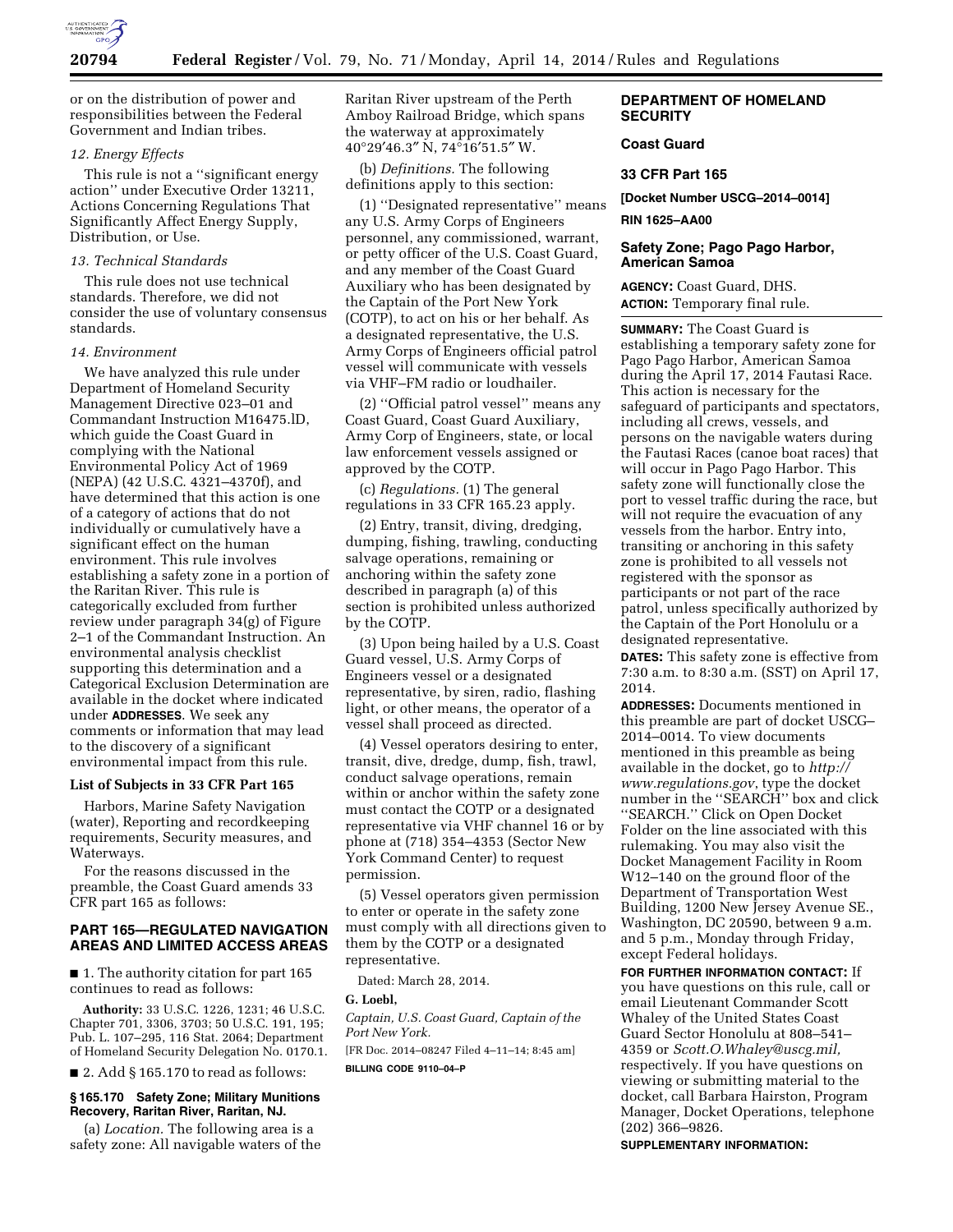#### **Table of Acronyms**

DHS Department of Homeland Security FR Federal Register TFR Temporary Final Rule COTP Captain of the Port

### **A. Regulatory History and Information**

The Coast Guard is establishing this TFR without prior notice and opportunity to comment pursuant to authority under section 4(a) of the Administrative Procedure Act (APA) (5 U.S.C. 553(b)). This provision authorizes an agency to issue a rule without prior notice and opportunity to comment when the agency, for good cause, finds that those procedures are ''impracticable, unnecessary, or contrary to the public interest.'' Under 5 U.S.C. 553(d)(3), the Coast Guard finds good cause exists for making this rule effective less than 30 days after publication in the **Federal Register**. The specific details of the Fautasi Race were not determined until less than a month before the race was scheduled to be held. Due to the need to restrict vessel traffic during the race, in order to protect the participants, spectators, Marine Patrol and the race officials, a 30-day notice period is impracticable. The Captain of the Port (COTP) Honolulu finds that this safety zone is required on April 17, 2014, to ensure the safety of the participants, spectators, Marine Patrol and the race officials.

#### **B. Basis and Purpose**

The statutory basis for this rulemaking is 33 U.S.C. 1231, which gives the Coast Guard, under a delegation from the Secretary of Homeland Security, regulatory authority to implement the Ports and Waterways Safety Act. A safety zone is a water area, shore area, or water and shore area, for safety or environmental purposes, access is limited to authorized persons, vehicles, or vessels.

The purpose of this rule is to minimize vessel traffic during the Fautasi canoe race. This race is a hugely popular event attended by a vast majority of American Samoa residents and is sponsored by American Samoa Government. This event is expected to draw a large number of pleasure craft, posing a significant hazard to both vessels and mariners operating in or near the area. The COTP Honolulu is establishing a safety zone for Pago Pago Harbor to accommodate these events and to safeguard persons and vessels during the canoe boat race. The legal basis and authorities for this temporary final rule are found in 33 U.S.C. 1231 and 33 CFR part 165, which authorizes the Coast Guard to propose, establish, and define safety zones. The COTP

anticipates minimal impact on vessel traffic due to this safety zone. However, the safety zone is deemed necessary for the safeguard of life and property within the safety zone.

#### **C. Discussion of the Rule**

This rule creates a safety zone for Pago Pago Harbor. The Coast Guard is banning the transit of all commercial vessel through the harbor that are not authorized by the COTP or a designated support or enforcement vessel for the event, effectively closing the port for commercial vessels. The harbor will remain closed until the Coast Guard issues an ''All Clear'' for the harbor after the race has concluded the harbor is deemed safe for normal operations. This temporary rule does not require any vessel to evacuate the port if moored; it only bans the transit through the zone during the aforementioned times. An illustration of the safe zone is available in the online docket.

#### **D. Regulatory Analyses**

We developed this rule after considering numerous statutes and executive orders related to rulemaking. Below we summarize our analyses.

#### *1. Regulatory Planning and Review*

This rule is not a significant regulatory action under section 3(f) of Executive Order 12866, Regulatory Planning and Review, as supplemented by Executive Order 13563, Improving Regulation and Regulatory Review, and does not require an assessment of potential costs and benefits under section 6(a)(3) of Executive Order 12866 or under section 1 of Executive Order 13563. The Office of Management and Budget has not reviewed it under those Orders. The expected short duration and impact of the rule ensures it will not rise to the level a significant regulatory action.

### *2. Impact on Small Entities*

The Regulatory Flexibility Act of 1980 (RFA), 5 U.S.C. 601–612, as amended, requires federal agencies to consider the potential impact of regulations on small entities during rulemaking. The Coast Guard certifies under 5 U.S.C. 605(b) that this rule will not have a significant economic impact on a substantial number of small entities.

This rule would affect the following entities, some of which might be small entities: The owners or operators of vessels intending to transit, anchor or moor within Pago Pago Harbor American Samoa between 7:30 a.m. and 8:30 a.m. (SST) on April 17, 2014.

This safety zone would not have a significant economic impact on a

substantial number of small entities for the following reasons: This safety zone is of limited duration and intended to protect Pago Pago Harbor for continued use by these small entities and others following the completion of the canoe race. Once the race has concluded, the safety zone will be cancelled allowing vessels to transit the harbor in accordance with already established regulations.

#### *3. Assistance for Small Entities*

Under section 213(a) of the Small Business Regulatory Enforcement Fairness Act of 1996 (Pub. L. 104–121), we want to assist small entities in understanding this rule. If the rule would affect your small business, organization, or governmental jurisdiction and you have questions concerning its provisions or options for compliance, please contact the person listed in the **FOR FURTHER INFORMATION CONTACT**, above.

Small businesses may send comments on the actions of Federal employees who enforce, or otherwise determine compliance with, Federal regulations to the Small Business and Agriculture Regulatory Enforcement Ombudsman and the Regional Small Business Regulatory Fairness Boards. The Ombudsman evaluates these actions annually and rates each agency's responsiveness to small business. If you wish to comment on actions by employees of the Coast Guard, call 1– 888–REG–FAIR (1–888–734–3247). The Coast Guard will not retaliate against small entities that question or complain about this rule or any policy or action of the Coast Guard.

### *4. Collection of Information*

This rule will not call for a new collection of information under the Paperwork Reduction Act of 1995 (44 U.S.C. 3501–3520).

## *5. Federalism*

A rule has implications for federalism under Executive Order 13132, Federalism, if it has a substantial direct effect on the States, on the relationship between the national government and the States, or on the distribution of power and responsibilities among the various levels of government. We have analyzed this rule under that Order and determined that this rule does not have implications for federalism.

#### *6. Protest Activities*

The Coast Guard respects the First Amendment rights of protesters. Protesters are asked to contact the person listed in the **FOR FURTHER INFORMATION CONTACT** section to